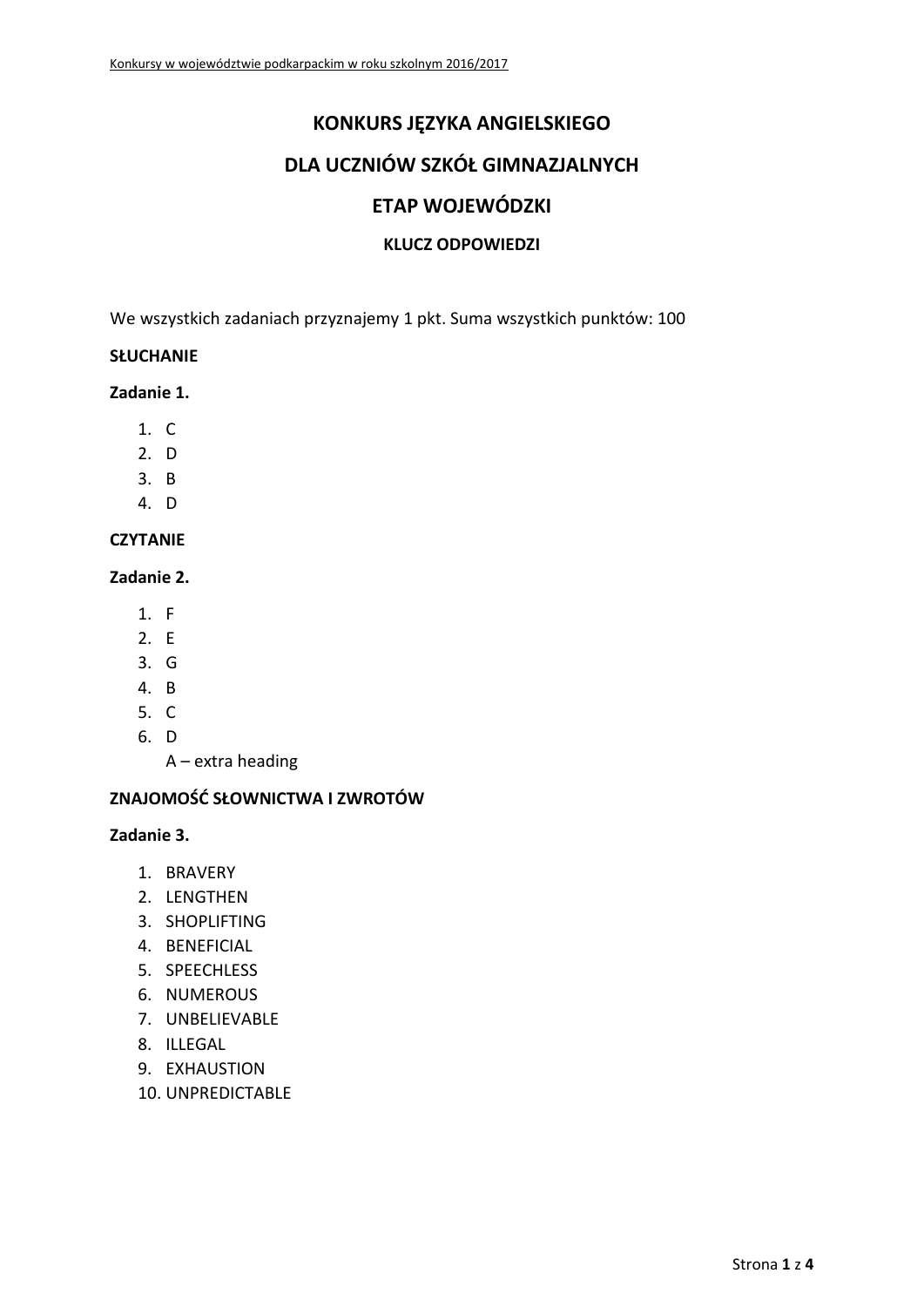### **Zadanie 4.**

- 1. C
- 2. A
- 3. B
- 4. B
- 5. D
- 6. A
- 7. C
- 8. D
- 9. C
- 10. B

## **Zadanie 5.**

- 1. BEETROOT
- 2. PULLING
- 3. DAYLIGHT
- 4. THROAT
- 5. BOAT
- 6. TEACUP
- 7. TURNED
- 8. STICKING
- 9. WORLD
- 10. MUD

# **ZNAJOMOŚĆ KONSTRUKCJI GRAMATYCZNYCH**

## **Zadanie 6.**

- 1. Neither / Nor have I.
- 2. in three hours
- 3. Having finished
- 4. shouldn't have
- 5. are getting used to living
- 6. aren't allowed
- 7. I could
- 8. have I eaten
- 9. have/get it repaired/fixed
- 10. didn't watch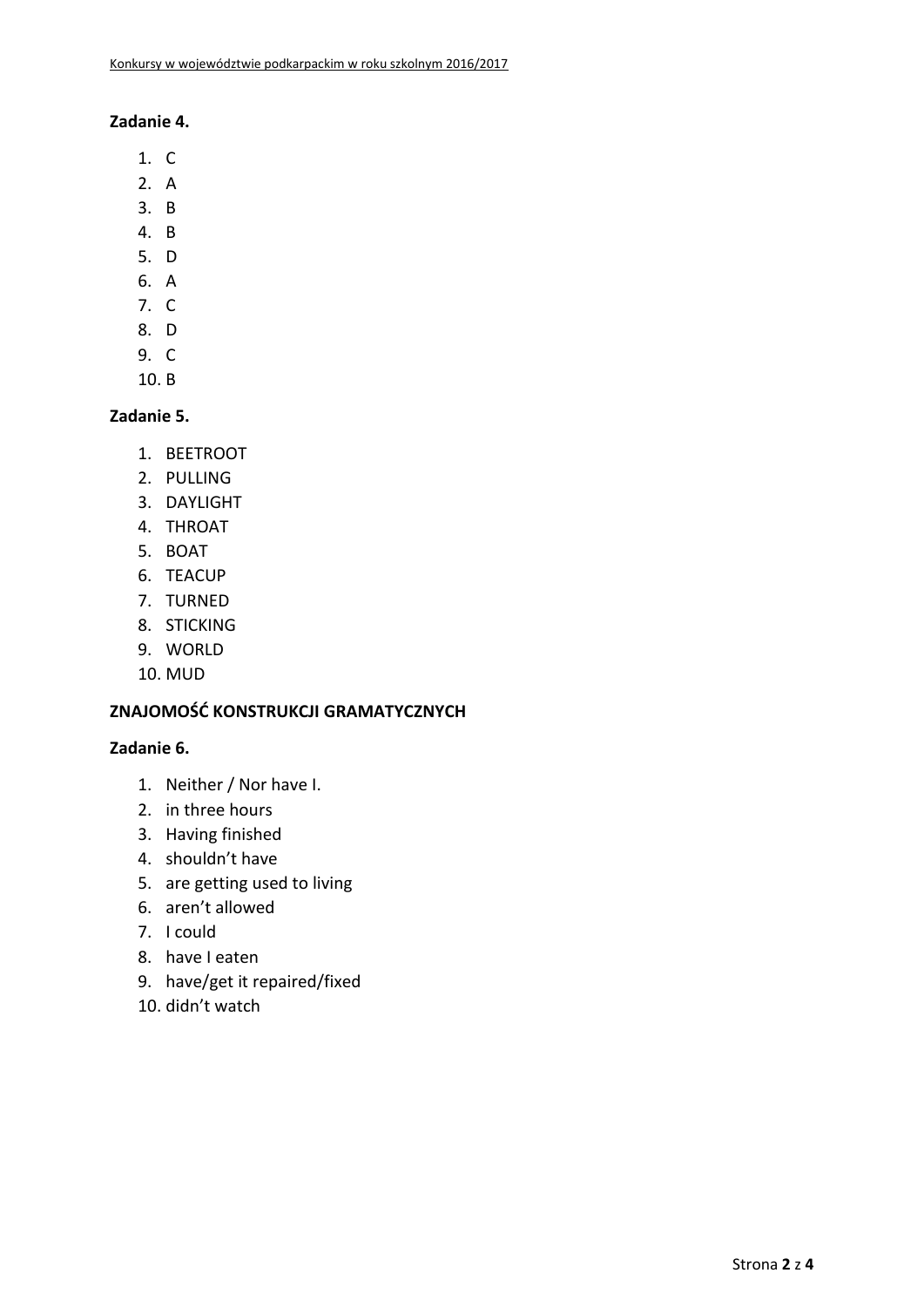### **Zadanie 7.**

- 1. C
- 2. A
- 3. A
- 4. B
- 5. D
- 6. B
- 7. B
- 8. D
- 9. A
- 10. D

## **Zadanie 8.**

- 1. was made to
- 2. is believed to have left / was believed to leave
- 3. The earlier we begin
- 4. Supposing / Suppose you won
- 5. have been working
- 6. wouldn't make
- 7. did I realise
- 8. didn't tell
- 9. suggested going out / that we go out
- 10. managed to answer

## **Zadanie 9.**

- 1. didn't use to be
- 2. has been driving
- 3. does this watch belong
- 4. to have your hair shortened
- 5. only I had studied
- 6. would rather not
- 7. Should you change
- 8. could play the piano
- 9. Under no circumstances
- 10. advised me to see

### **WIEDZA NA TEMAT KRAJÓW ANGLOJĘZYCZNYCH**

### **Zadanie 10.**

- 1. George Washington
- 2. 11th September 2001
- 3. The Statue of Liberty
- 4. From the name of Amerigo Vespucci an Italian sailor
- 5. District of Columbia